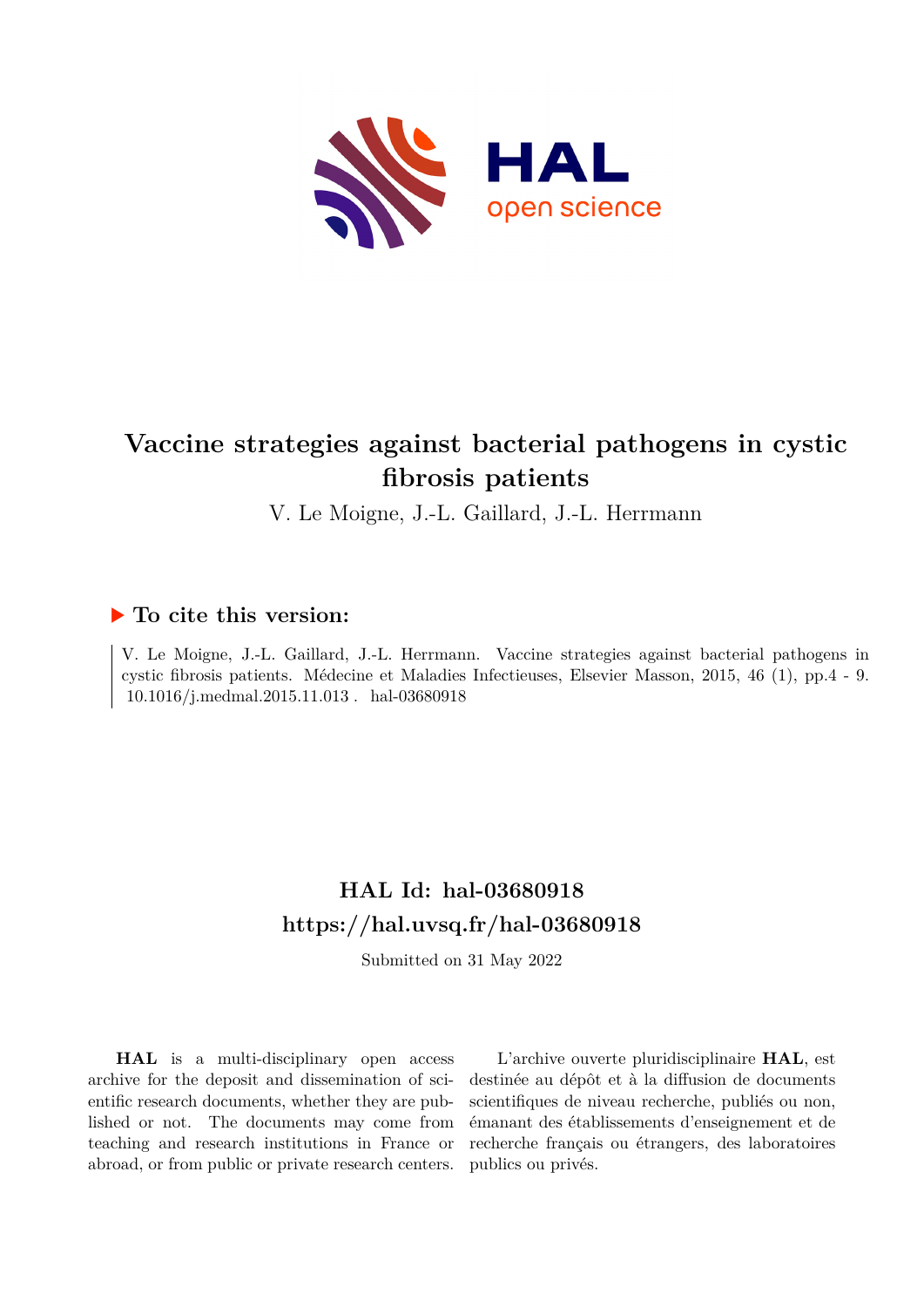# **Stratégies vaccinales contre les bactéries pathogènes chez les patients atteints de mucoviscidose**

## **Vaccine strategies against bacterial pathogens in cystic fibrosis patients**

V. Le Moigne<sup>1\*</sup>, J.-L. Gaillard<sup>1,2</sup>, et J.-L. Herrmann<sup>1,2</sup>

1. INSERM U1173, UFR Des Sciences de la Santé Simone Veil, Université de Versailles-Saint-Quentin, 78180 Saint-Quentin en Yvelines, France

2. Service de Microbiologie, Groupe Hospitalier et Universitaire Paris Île-de-France Ouest,

Assistance Publique Hôpitaux de Paris, (92) Boulogne-Billancourt and Garches, France

(\*) **Corresponding author**: V. Le Moigne

**Email**: [vincent.le-moigne@uvsq.fr](mailto:vincent.le-moigne@uvsq.fr)

**Mots clés** : mucoviscidose, vaccination, *Mycobacterium abscessus*, *Pseudomonas aeruginosa*, *Burkholderia* spp.

**Keywords**: cystic fibrosis, vaccination, *Mycobacterium abscessus*, *Pseudomonas aeruginosa*, *Burkholderia* spp.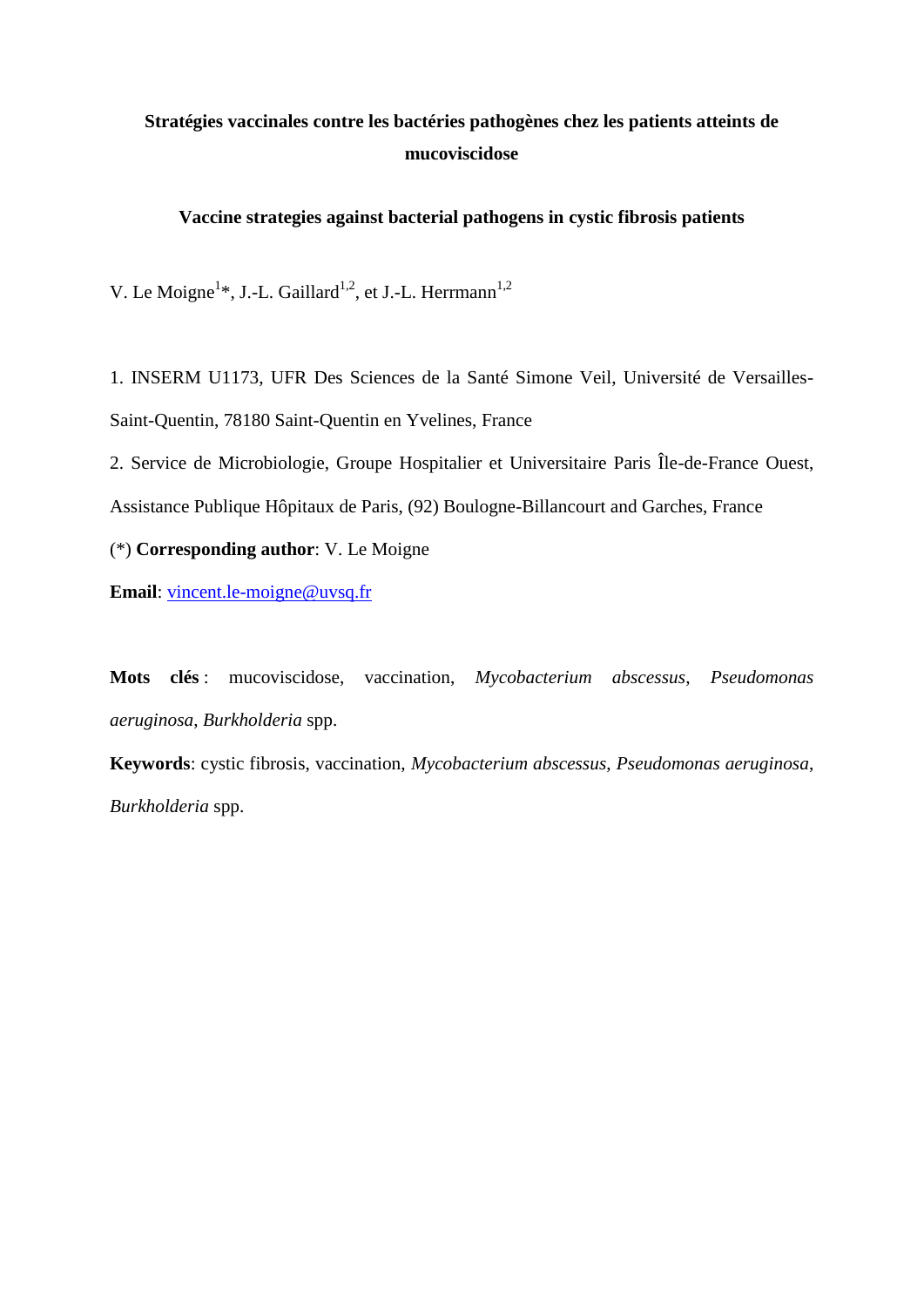#### **Résumé**

De nombreux pathogènes associés à la mucoviscidose, tels que les bactéries du complexe *Burkholderia cepacia*, *Pseudomonas aeruginosa* ou *Mycobacterium abscessus* posent des problèmes thérapeutiques complexes en raison de leur multirésistance intrinsèque aux antibiotiques. De plus, aucun vaccin n'est actuellement disponible contre ces pathogènes. Les approches vaccinales représentent donc une arme clé pour combattre ces bactéries multirésistantes dans un certain nombre de cas cliniques, dont celui de la mucoviscidose. Différentes stratégies peuvent être envisagées pour développer ces vaccins. Certains facteurs de virulence similaires sont exprimés au cours de l'infection par différents pathogènes et pourraient ainsi être utilisés comme antigène pour évaluer une protection croisée. De nombreux essais sont en cours pour tenter de générer une prophylaxie dans le cadre de la mucoviscidose.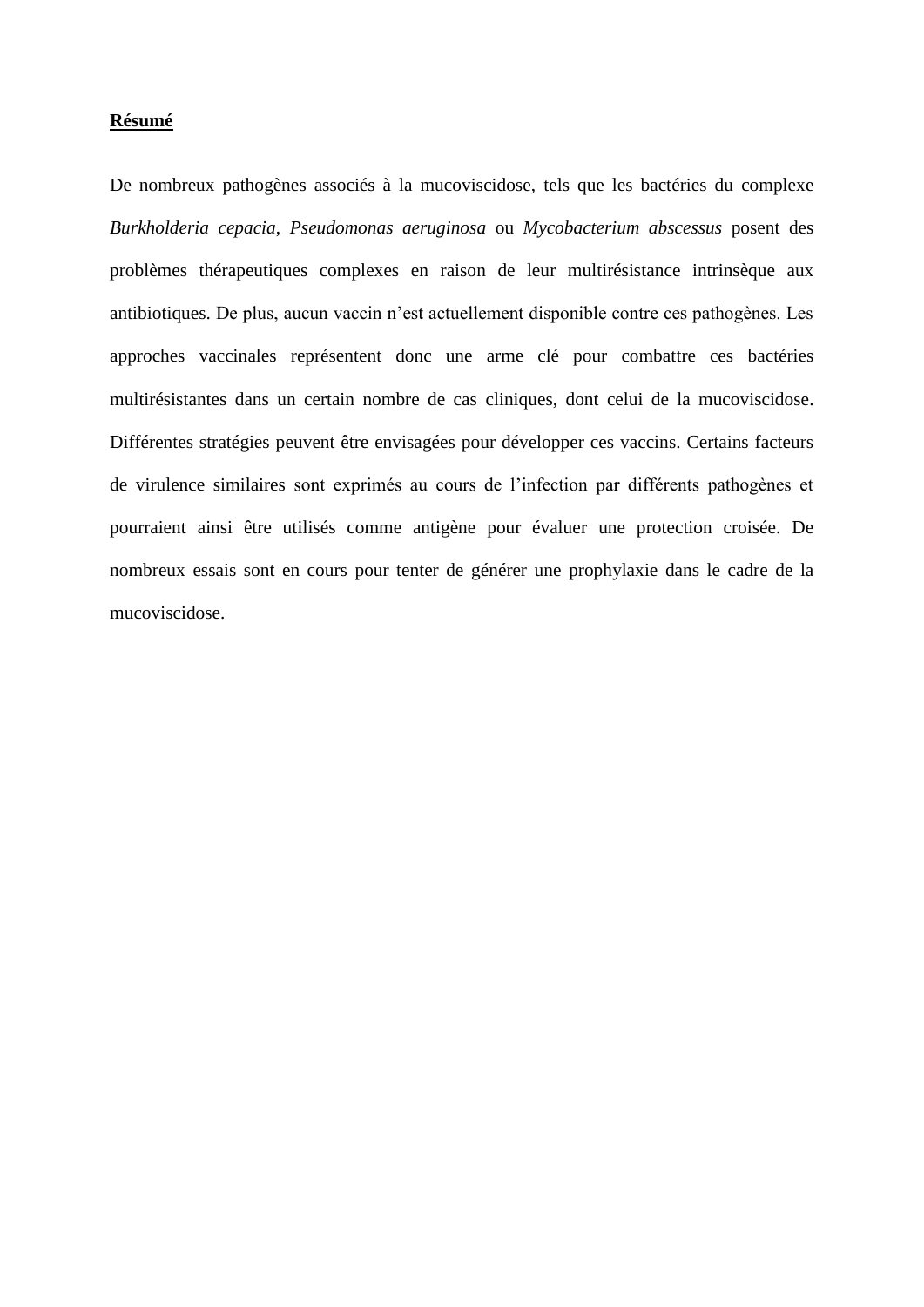### **Abstract**

A large number of cystic fibrosis pathogens such as bacteria of the *Burkholderia cepacia* complex, *Pseudomonas aeruginosa*, or *Mycobacterium abscessus* are associated with complex therapeutic problems due to their inherent resistance to antibiotics. No vaccine is currently available against those pathogens. Vaccines are therefore crucial to combat these multidrug-resistant bacteria in specific clinical situations including cystic fibrosis. Various strategies may be considered to develop these vaccines. Similar virulence factors are expressed during the infection with various pathogens; they could thus be used as antigen to assess cross-protection. Many clinical trials are currently being conducted to try and develop a prophylactic treatment for patients presenting with cystic fibrosis.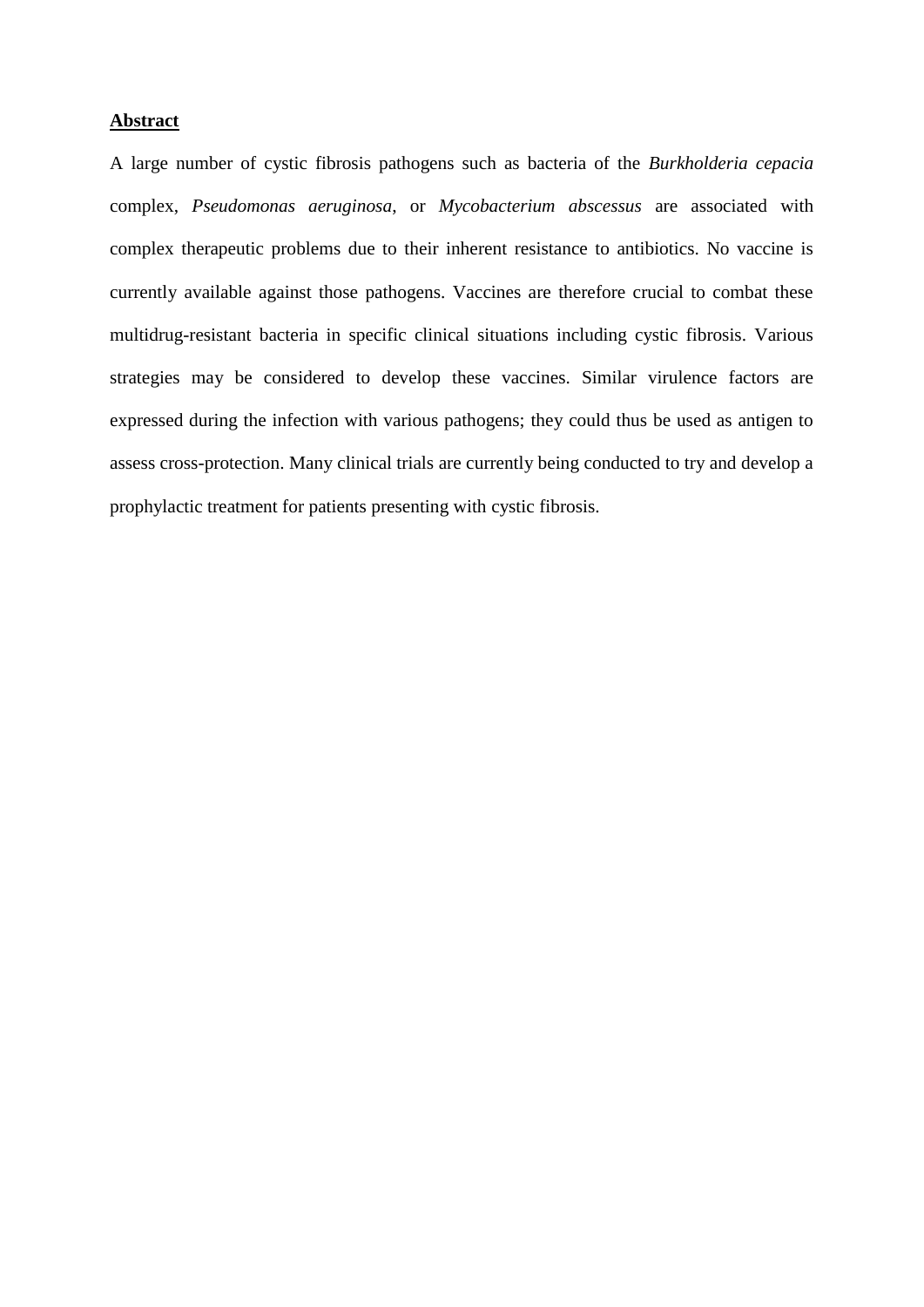Cystic fibrosis (CF) is a Mendelian genetic disease caused by a series of mutations occurring in the coding gene for the CFTR protein, which acts as a chloride channel [1]. The absence or lack of efficacy of that protein is responsible for the increased mucus viscosity, especially in the lungs. Bacteria can thus more easily accumulate and adhere to mucins. Chronic inflammation [2] and early bacterial infection are both responsible for the subsequent deterioration of the lungs. Lung infections in CF patients are the most frequent and severe presentations of the disease. They account for more than 90% of deaths [3]. Bacteria, fungi, and viruses can infect the patient's respiratory system. Bacterial colonization occurs very early in the disease progression [4]. Patients first present with *Haemophilus influenzae* and *Staphylococcus aureus* colonization. Months or years later patients are colonized with *Pseudomonas aeruginosa*. *Burkholderia cepacia* is the fourth bacterium mainly responsible for CF patients' lung infection. The administration of an antibiotic treatment is the only effective strategy to combat the infection. However, bacteria become resistant to antibiotics when repeatedly used. A single bacterium can have many different strains and can easily mutate. Developing effective treatment strategies is therefore difficult.

Resistance to antibiotics is a major problem for CF patients. Multidrug-resistant bacteria such as *B. cepacia*, *P. aeruginosa,* or *Mycobacterium abscessus* lead to therapeutic difficulties and are responsible for fatal infections [5].

Guidelines focusing on prophylaxis must therefore be drawn and therapeutic strategies for respiratory tract infections must be developed. Such therapeutic strategies should be integrated into the overall disease management.

The *Burkholderia cepacia* complex (Bcc) consists of 18 species responsible for opportunistic infections that can be life-threatening in CF patients. *Burkholderia cenocepacia* and *Burkholderia multivorans* are most frequently identified. These environmental and biofilm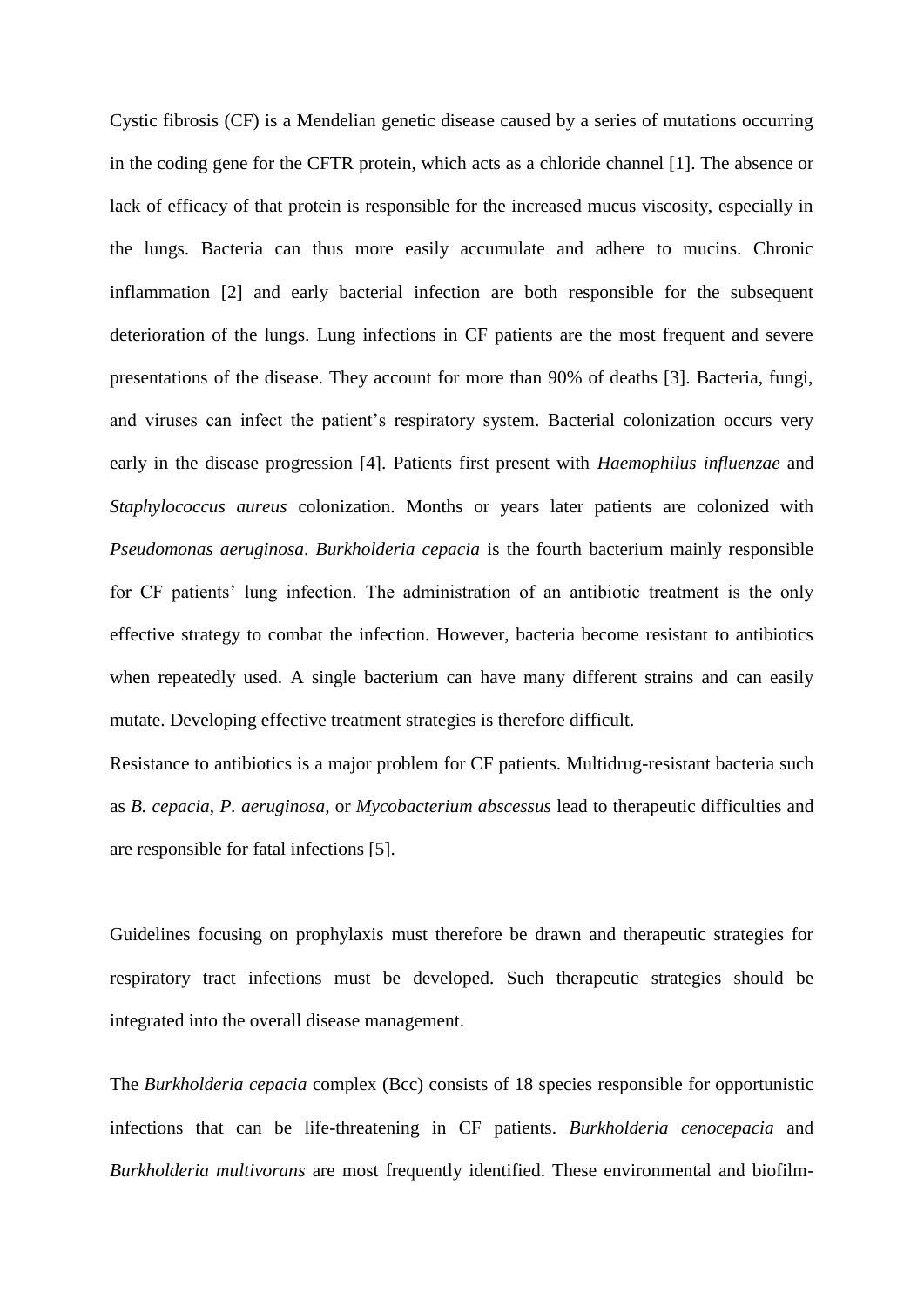forming intracellular bacteria are highly resistant to antibiotics. Bcc infections developing in CF patients are rarely eliminated once a patient is colonized. *Pseudomonas aeruginosa* is another environmental pathogen responsible for opportunistic infections. It is the most frequent bacterium isolated from CF patients. *P. aeruginosa* colonization and chronic infections affect up to 80% of CF adult patients [6]. This pathogen is responsible for chronic endobronchial infections and increases morbidity and mortality rates. *P. aeruginosa* is resistant to antibiotics. It is therefore a dangerous pathogen as once patients are colonized the pathogen is rarely, or even never, eliminated. *P. aeruginosa* colonization usually affects the lungs of CF patients. The bacterium forms a biofilm on the lungs and reduces the patient's immune response, thus contributing to the bacterium high level of resistance to antibiotics [7]. *Mycobacterium abscessus* is the most recently identified bacterium to be highly resistant to antibiotics. It is a rapidly-growing mycobacterium belonging to the *Mycobacterium abscessus* complex [8]. *Mycobacterium abscessus* is responsible for a wide variety of human diseases, especially in CF patients [9, 10]. Person-to-person transmission has recently been reported in CF patients [11, 12]. *M. abscessus* is associated with major therapeutic difficulties because of its natural resistance to most antibiotics [13, 14]. Severe and even fatal infections have already been reported in CF patients due to the lack of therapeutic strategies [15]. Several countries consider that patients presenting with a *M. abscessus* infection cannot be eligible for lung transplant [16]. CF patients presenting with such infection are therefore left with no therapeutic option.

Acute or chronic bronchial infections and superinfections progressively deteriorate the patient's respiratory function. They are treated with antibiotics in light of the bacteriological examination results. Sputum culture (sputum cytobacteriological examination) or blood samples (blood cultures) allows for identifying the involved bacterium, evaluating the extent of the colonization, and determining the most effective antibiotics. The most frequently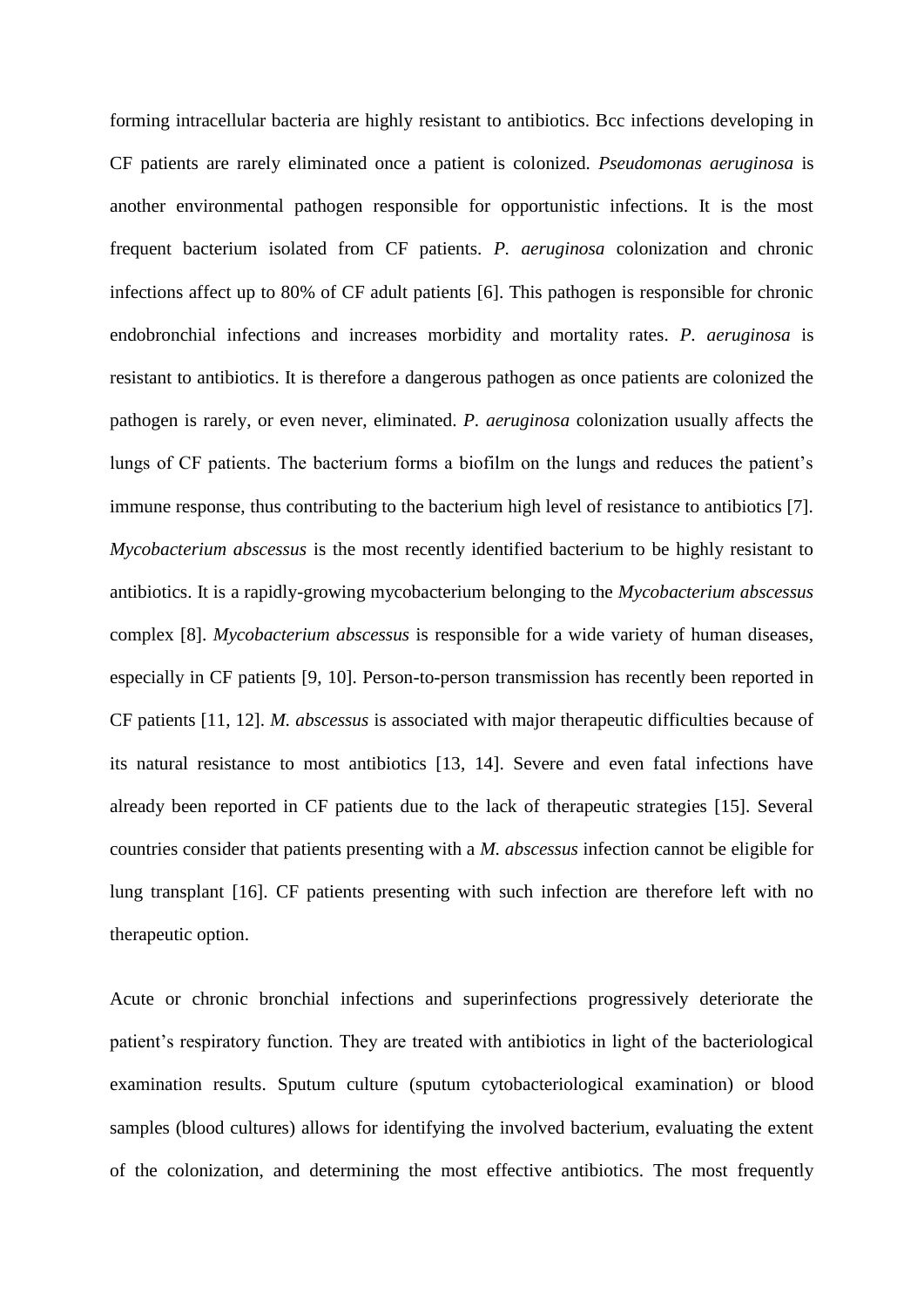observed bacteria (*S. aureus*, *P. aeruginosa*, and *B. cepacia*) are rapidly resistant to antibiotics. The most effective doses are still unclear but they are usually higher than the ones recommended in the agents' marketing authorization. The administration of two intravenous antibiotics is, for instance, often combined with an inhaled maintenance antibiotic treatment. Inhaled antibiotics must be administered after chest physical therapy (CPT) and after having administered beta-2-agonists and rhDNase.

For *S. aureus* infections, a primary prophylactic treatment is not recommended for infants and children. For methicillin-susceptible *S. aureus* exacerbations, the recommendation is to first administer oral beta-lactams as first-line treatments with or without fusidic acid. Treatment duration is at least 14 days. For methicillin-resistant *S. aureus* exacerbations, it is recommended to administer a combination of pristinamycin and rifampicin. There is currently no recommendation for secondary antibiotic prophylaxis (or maintenance treatment) as there is no consensus on that matter.

For *P. aeruginosa* infection, it is recommended to first administer two intravenous bactericidal antibiotics (14-21 days) to patients presenting with a primary colonization (betalactams + aminoglycoside). Inhaled colistin may then be prescribed for 3 to 6 months. Exacerbations of patients presenting with chronic infection should be treated with a combination treatment to prevent the emergence of resistant strains: beta-lactam and tobramycin for at least 14 days. For a multidrug-resistant strain, a combined treatment with three antibiotics should be administered including oral ciprofloxacin or intravenous colistin. Although there is currently no guideline recommending such treatment, a maintenance antibiotic treatment (inhaled) administered for 28 days or IV treatments administered every three months, preferably at home, may be considered.

A significant association between previous intravenous antibiotic treatments and *M. abscessus* isolation in the lungs of CF patients has recently been reported. Such association highlights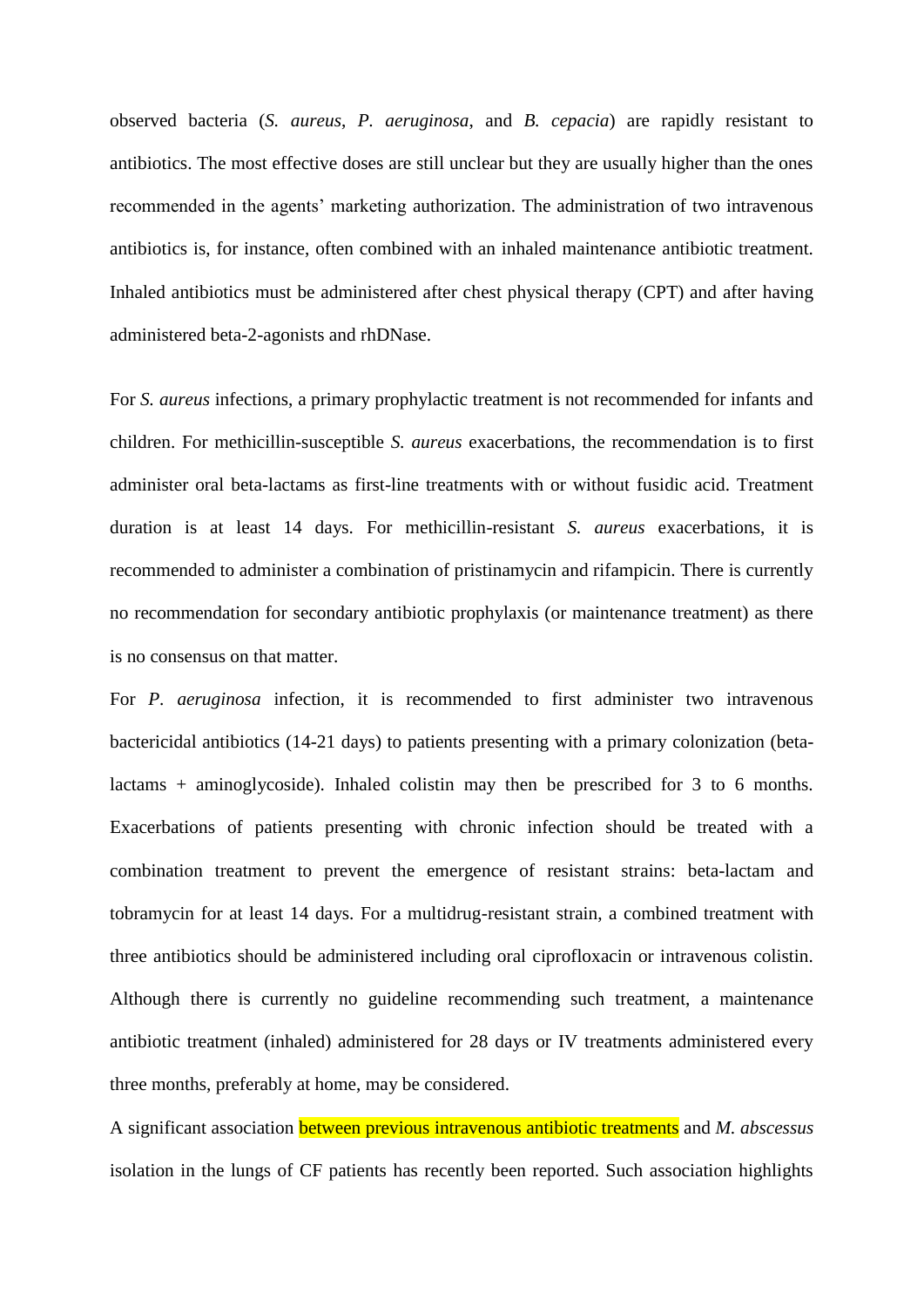the role of a broad spectrum antibiotic treatment in the occurrence of *M. abscessus* infection [17].

### **Vaccination strategies**

Pathogens can be divided into two groups: vaccine-preventable pathogens and non-vaccinepreventable pathogens. There is currently no human vaccine against most antibiotic-resistant pathogens previously mentioned. It would thus be interesting to develop a prophylactic vaccination strategy to improve the prevention of those infections. Reverse-vaccinology is interesting as it would help target antigens associated with strong vaccine effectiveness. A better understanding of the regulation of bacterial gene expression helps in developing new strategies to combat such bacteria [18].

Various vaccination strategies can be considered once a potential target is identified: conventional vaccination using a recombinant protein or vaccination using a plasmid DNA encoding the antigen.

Various pathogens may contain highly similar antigens acting as virulence factors. Those antigens could be used to ensure a potential cross-protection. For instance, *M. abscessus* phospholipase C (PLC) could be a joint vaccine target against PLC-producing CF pathogens such as *P. aeruginosa*. This would be an interesting strategy as the serum of *P. aeruginosa*infected patients contains antibodies that recognize *M. abscessus* recombinant PLC [19].

#### **Conventional vaccination schedule**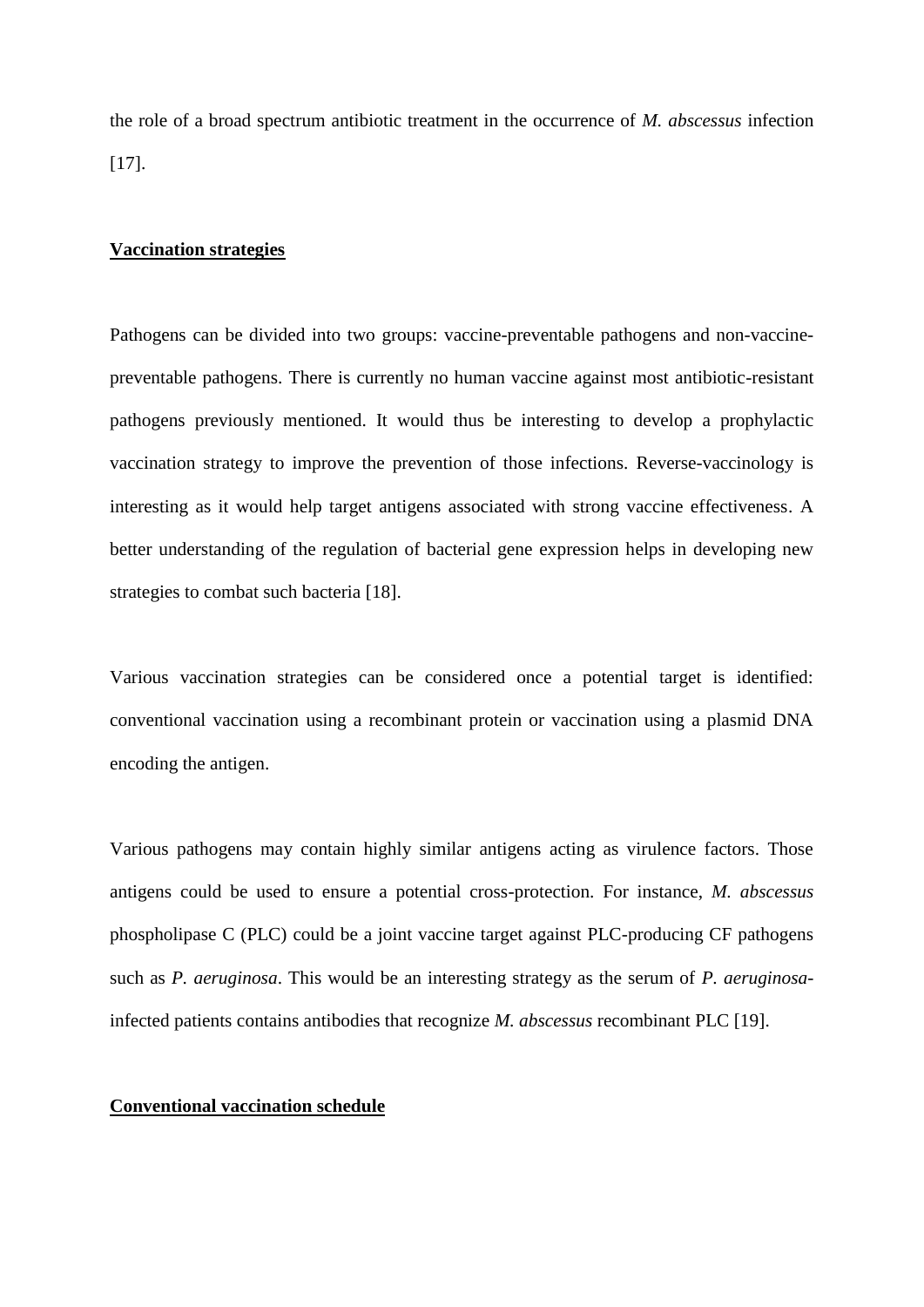CF patients are advised to comply with the recommended vaccination schedule (diphtheria, tetanus, poliomyelitis, acellular pertussis, *Haemophilus influenzae* type B, *Streptococcus pneumoniae*, hepatitis B, measles-mumps-rubella) as well as with hepatitis A and influenza vaccination.

*Haemophilus influenzae* often colonizes the respiratory tract of CF patients. The prevalence of non-typable *Haemophilus* strains is increasing [20]. The vaccination for *Haemophilus influenzae* type b has proved effective in preventing invasive diseases [21]. However, no study has so far been conducted to assess its benefits for CF patients.

*Streptococcus pneumoniae* is the fourth bacterium frequently isolated from respiratory samples of CF patients after *S. aureus*, *P. aeruginosa*, and *H. influenzae*. However, invasive infections due to *Streptococcus pneumoniae* are rare in those patients [22]. The population of patients infected by *Streptococcus pneumoniae* has changed since the introduction of the pneumococcal conjugate vaccines (PCV7 and PCV13) [23]. Although CF patients rarely contract pneumococcal disease, the United Kingdom and United States advise CF patients to get the pneumococcal vaccine [24]. No study has so far been published on the effectiveness of such vaccine in that population of patients. However, Browning *et al.* [25] observed that a subgroup of CF children poorly responded to a pneumococcal polysaccharide vaccine (Pneumovax II). This may be due to disease severity.

Influenza-related respiratory tract infections in CF patients deteriorate lung function and contribute to disease progression. Yearly influenza vaccination is strongly recommended for CF patients aged above 6 months. However, there is no evidence based on randomized studies on the benefit of such vaccine for those patients [26]. Recent data does not suggest that influenza develops more frequently in CF patients than in healthy individuals [27]. The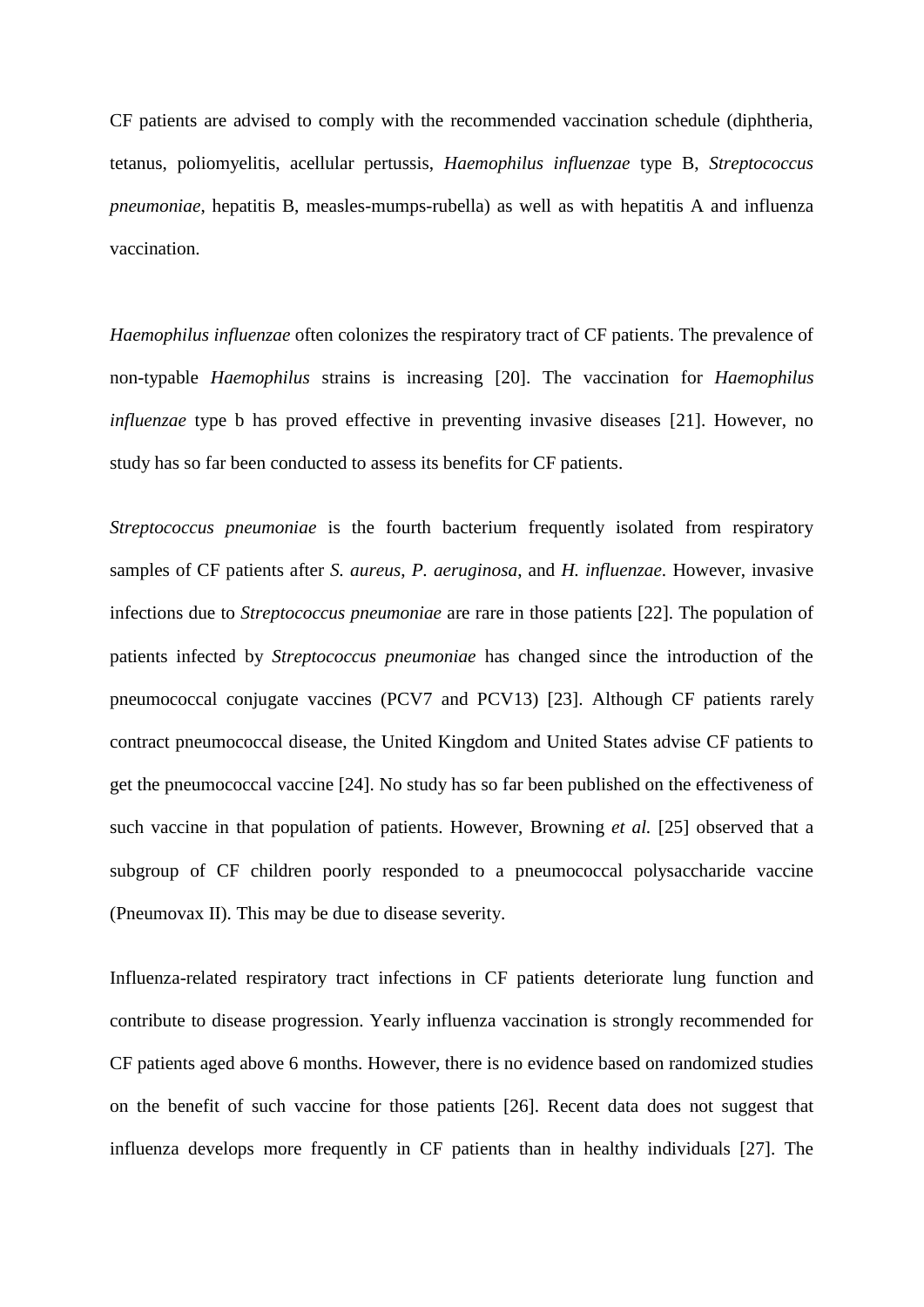influenza vaccine is however recommended for CF patients. Launay *et al.* [28] observed that CF patients presenting with malnutrition and receiving the non-adjuvanted vaccine had a lower immune response to the pandemic influenza vaccine. Their data also suggests that CF patients had an inadequate immune response to the influenza vaccine. One may thus wonder whether a different vaccination strategy is necessary.

All other vaccinations are based on a specific vaccination schedule and are not subject to specific recommendations for CF patients.

### **Vaccines currently being developed**

Vaccine development is currently focusing on some infections frequently associated [29,30] with respiratory failure in CF patients: *Pseudomonas aeruginosa*, *Staphylococcus aureus* infections, or respiratory syncytial virus (RSV) infections. Many researchers are focusing on developing a vaccine against *P. aeruginosa* even though no clinical trial has so far been successful in supporting the benefits of a specific vaccine. Many vaccines have been tested against *P. aeruginosa*. The results of recent studies are useful to get an overview of the current state of vaccine development for CF patients [31-34]. Major target antigens include the lipopolysaccharide *O*-polysaccharides, cell-surface alginate, flagella, components of the Type III secretion system, and outer membrane proteins [35]. The flagellin protein (FliC) is thought to be a virulence factor and is a major component of flagella. The protein induces inflammation on respiratory epithelial cells. Just like in *Burkholderia cepacia*, flagellin was one of the main targets for vaccine trials and especially for CF patients. In 1995, *P. aeruginosa* flagella were already developed as a *P. aeruginosa* vaccine. Results of phase I clinical trials showed that intramuscular immunization of healthy adults resulted in high and long-lasting serum IgG antibody titers against flagella antigens and also elicited specific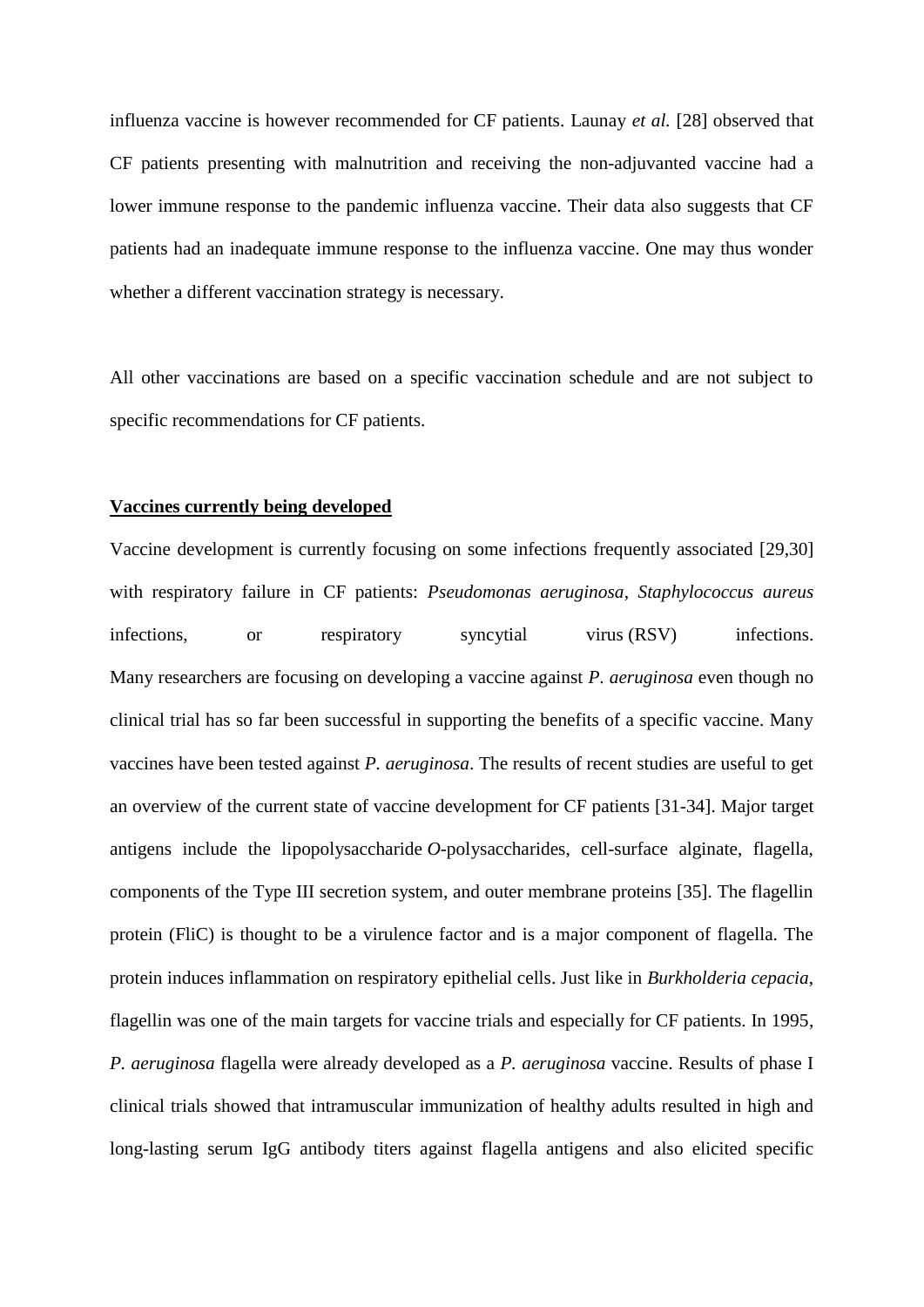antibodies to flagella of the IgG, IgA, and secretory IgA isotypes in the secretory immune system of CF patients [36]. The results of a phase III trial then revealed that the administration of a bivalent *P. aeruginosa* flagella vaccine, exhibiting flagella subtypes, significantly decreased the risk of *P. aeruginosa* initial infection in CF patients [37]. Other proteins have been used in human clinical trials such as the OprF and OprI proteins. They are both outer membrane proteins able to induce a specific antibody response in the lungs after nasal or oral vaccination. Both of these proteins are good candidates for a *P. aeruginosa* vaccine [38]. A fusion protein from a part of *P. aeruginosa* OprF, OprI, and FliC helped in *P. aeruginosa* clearance in a pulmonary challenge model [39]. Another clinical trial evaluated the role of these two outer membrane proteins in a mucosal vaccine. Its results indicated respiratory tract immunogenicity against the pathogen with better effectiveness than systemic vaccination [40]. One of the most recent clinical trials evaluating antigens and immunization strategies used a virulence factor produced by mucoid strains known as surface exopolysaccharide alginate [41]. The clinical trial was conducted with mice: vaccinated mice were protected when challenged intranasally with *P. aeruginosa*. The virulence factor therefore seems to be effective as a therapeutic vaccine. A human trial had previously been conducted with Opolysaccharide-toxin A conjugate *P. aeruginosa* vaccine. The results indicated that immunized children presented with fewer chronic *P. aeruginosa* lung infection than nonimmunized patients [42,43]. The authors of another study conjugated a part of the alginate (polymannuronic acid) with flagellin and obtained a high level of protection in lung-infected mice [44]. Some *P. aeruginosa* antigens have also been conjugated with bovine serum albumin and tested on mice [45]. A human vaccine targeting *P. aeruginosa* is, however, still not available despite more than 50 years of research.

With regard to *Burkholderia cepacia* complex, various virulence factors associated with the occurrence of the infection in humans have been tested as potential vaccines [46]. That same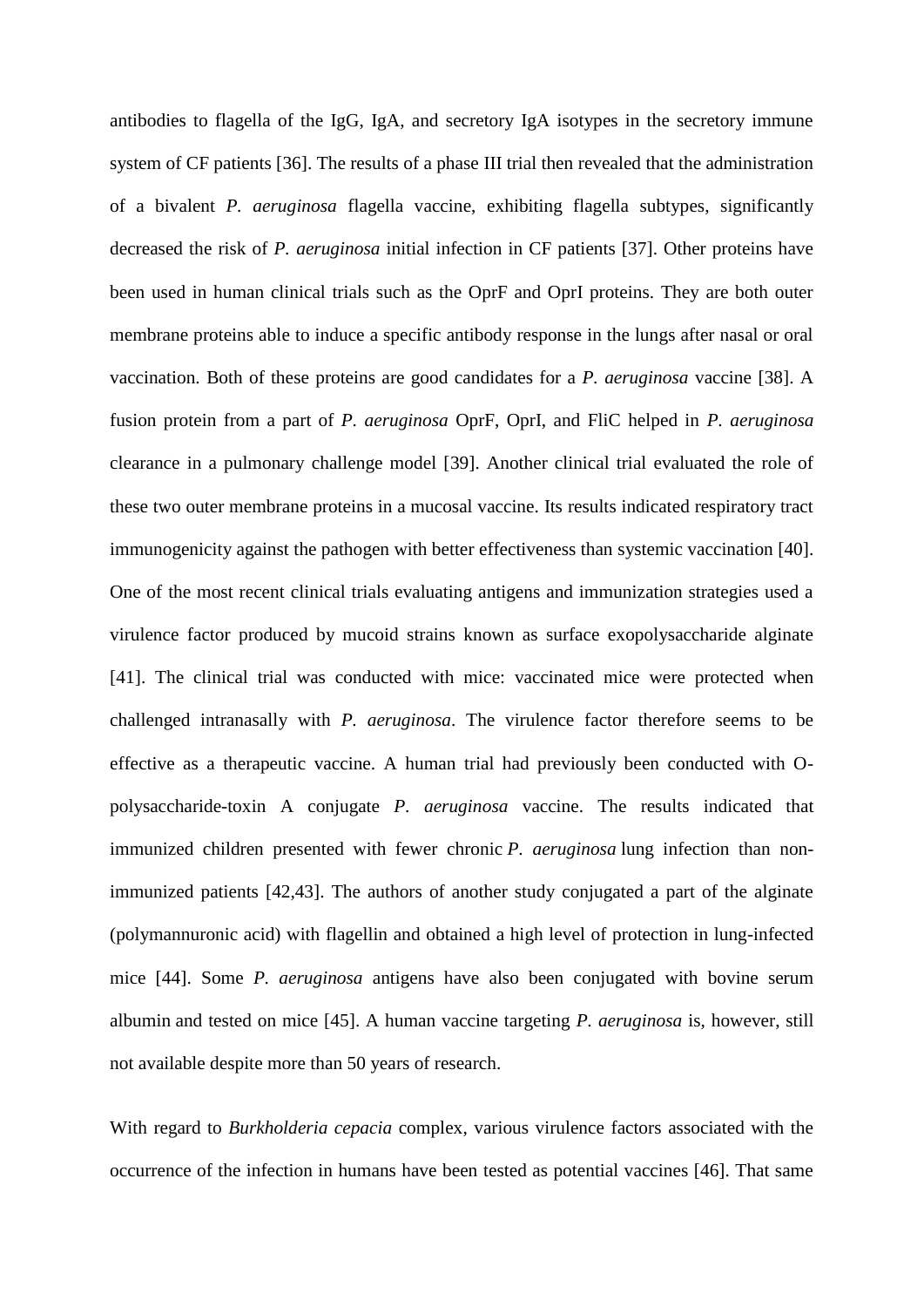strategy had already been considered by a group of researchers looking for immunoreactive proteins expressed by both *Burkholderia cenocepacia* and *Burkholderia multivorans* [47]. The authors of a recent literature review took a detailed inventory of vaccination studies performed in relation to the *Burkoldheria* genus [48]. Within the related species *Burkholderia pseudomallei*, the flagellar protein (FliC) can be considered as a virulence factor and has been used as an antigen in a recent trial. The protein had a protective effect on mice [49]. The results of the study also revealed that *B. pseudomallei* FliC epitopes of interest cross-reacted with orthologous FliC sequences from *Burkholderia multivorans* and *Burkholderia cenocepacia*. Those epitopes could thus be integrated into vaccination programs. Other proteins such as outer membrane proteins from various *Burkolderia* species can also induce protection in mice models [50,51]. Although research is still focusing on finding the adequate target for a prophylactic treatment, vaccine development research has not yet managed to go beyond human clinical trials [48].

*Staphylococcus aureus* is usually the first bacterium isolated from the respiratory secretions of CF patients [52] and its prevalence is currently increasing [53]. The affinity of *Staphylococcus aureus* for cystic fibrosis mucus, mucociliary abnormalities, and other unknown factors contributes to persistent colonization with this bacterium. It causes progressive pulmonary damage and may facilitate *Pseudomonas* infections [52]. Initial effort to develop a *Staphylococcus aureus* vaccine was based on conventional immunologic mechanism: a humoral-based vaccine [54]. The first attempts were however unsuccessful in reducing the risk of contracting invasive *Staphylococcus aureus* infections [55,56]. A new immunologic strategy is therefore needed to develop a *Staphylococcus aureus* vaccine. This may be done by inducing memory T cells which are capable of increasing the rapidity and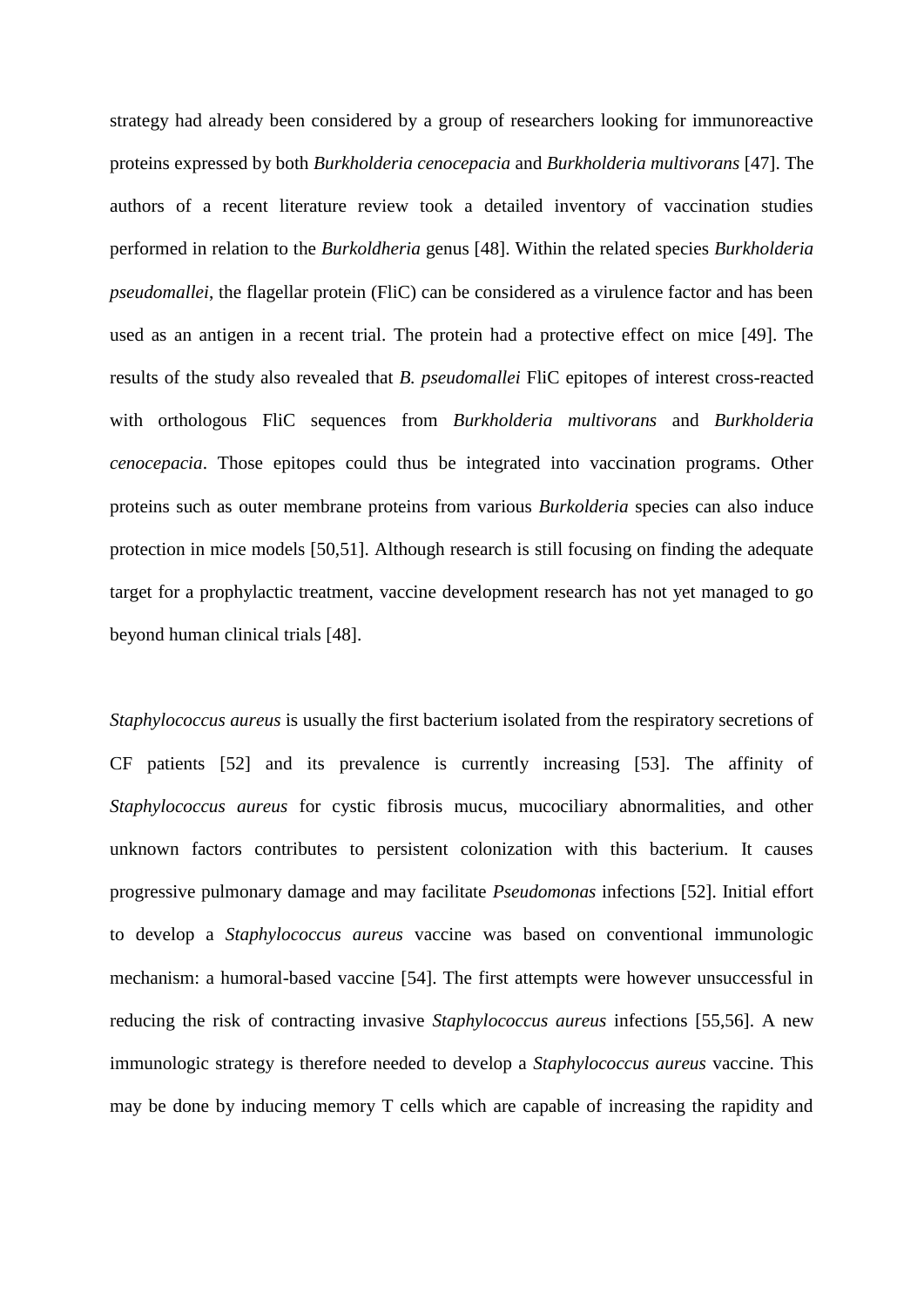strength of phagocyte recruitment to infection sites, thus facilitating clearance of the bacterium from tissues [54].

One may also mention the role of the RSV. RSV infections can indeed deteriorate the respiratory function of children presenting with CF. RSV might also be involved in the initial respiratory tract infection by *P. aeruginosa* [57]. Vaccines have been tested [58] but there is once again no available vaccine yet.

#### **Vaccination and mycobacteria: benefits of the BCG vaccine**

Nontuberculous mycobacteria are identified in 7 to 13% of respiratory samples isolated from CF patients [9]. However, *M. tuberculosis* infections are not common in industrialized countries [59,60]. The BCG vaccine is currently recommended for children at risk of tuberculosis exposure. The vaccine is effective on nontuberculous mycobacteria and should always be given to CF children.

*Mycobacterium avium* and *Mycobacterium abscessus* are mainly responsible for mycobacterium infections in CF patients. *Mycobacterium avium* is a slow-growing mycobacterium (SGM) while *Mycobacterium abscessus* is a rapidly-growing one (RGM). *Mycobacterium abscessus* infections are more severe and the mycobacterium is resistant to antibiotics. Vaccination strategies have so far not been studied for CF patients presenting with such infections. Comparing whole-genome sequencing may help in the research for target vaccines [61]. A reverse-vaccinology strategy using whole-genome sequencing was considered to develop a vaccine against that bacterium [13]. A first antigen was selected on the basis of its pathogenic role: MAB\_0555, encoding PLC [62]. Further antigens were then selected and are currently being tested. An *in silico* subtractive genome analysis allowed for identifying MAB\_0555 in the genome of *M. abscessus* and for confirming its absence from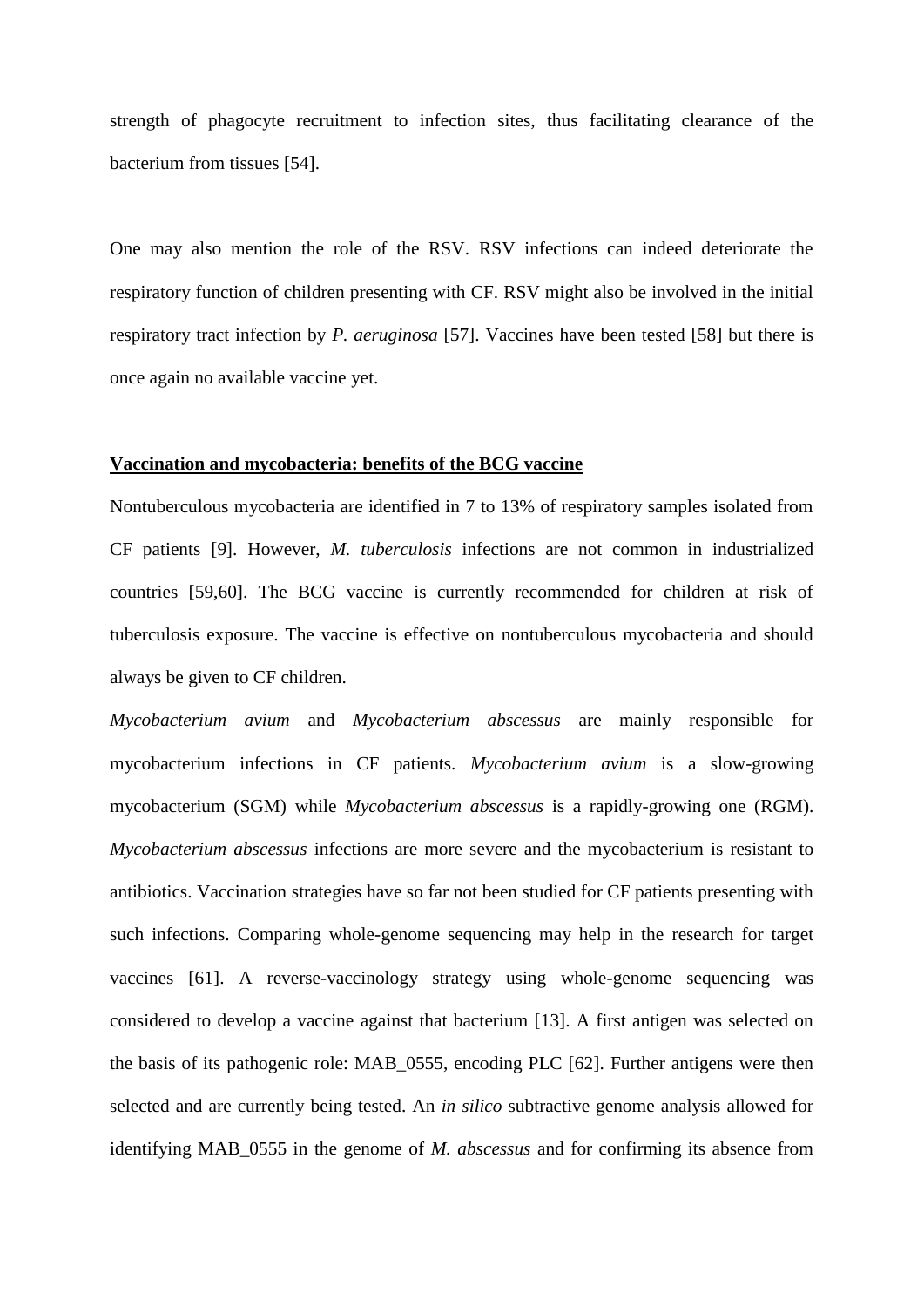both *M. smegmatis* and *M. chelonae* genomes, which are two RGM respectively lesspathogenic or non-pathogenic. *M. abscessus* is the only RGM to be a major respiratory pathogen in CF patients. CF mice vaccination  $(\Delta F508)$  [63] against this antigen was performed either using the recombinant protein or a coding plasmid for that antigen to perform a DNA vaccination [19]. Similar results were observed with both formulations: a decreased bacterial load in the lungs after three weeks of aerosolized *M. abscessus* challenge [19]. PLC are also present in other CF pathogens such as *P. aeruginosa*. Crossed-immune reaction between *M. abscessus* PLC and that of *P. aeruginosa* could help develop a protective vaccine against both mycobacterium infections and Gram-negative infections in CF patients.

#### **Conclusion**

Vaccines are effective in preventing infections. Vaccination is strongly recommended for CF patients, especially to prevent respiratory tract infections. In addition to conventional vaccinations, evaluation studies aiming to show the immune and clinical effectiveness of new vaccines targeted against multidrug-resistant bacteria are still needed for CF patients.

**Conflict of interest** The authors report no conflict of interest

**Authors' contribution** All authors contributed to writing the article.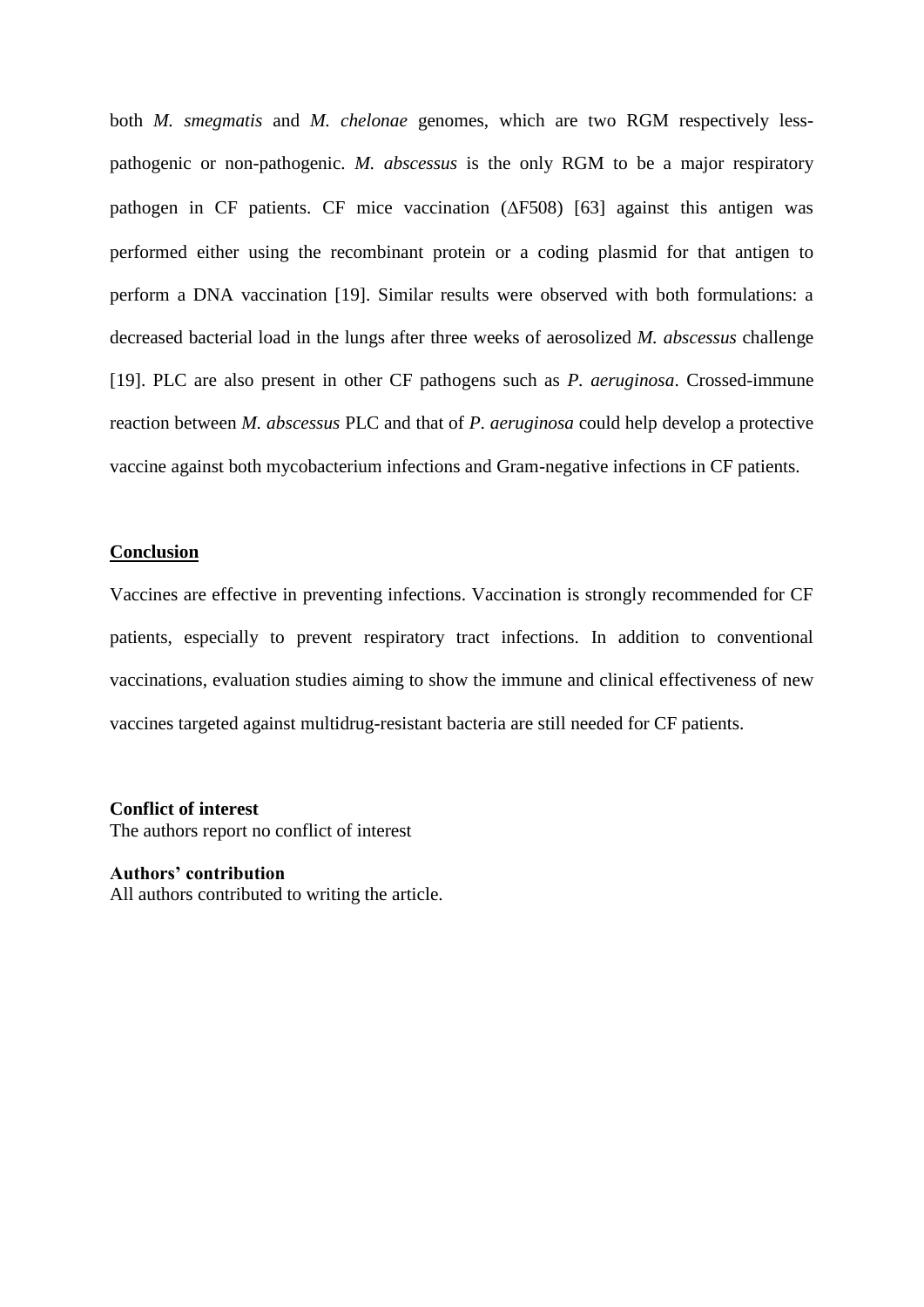### **References**

- 1. [1] Riordan JR, Rommens JM, Kerem B, Alon N, Rozmahel R, Grzelczak Z, et al. Identification of the cystic fibrosis gene: cloning and characterization of complementary DNA. Science 1989;245:1066–73.
- 2. [2] Ratjen FA. Cystic fibrosis: pathogenesis and future treatment strategies. Resp Care 2009;54:595- 602.
- 3. [3] Rowe SM, Miller S, Sorscher EJ. Cystic fibrosis. N Engl J Med 2005;352:1992–2001.
- 4. [4] May JR, Herrick NC, Thompson D. Bacterial Infection in cystic fibrosis. Arch Dis Child 1972;47:908-13.
- 5. [5] Lopez AD, Murray CC. The global burden of disease, 1990–2020. Nat Med 1998; 4:1241–3; PMID:9809543
- 6. [6] Gibson RL, Burns JL, Ramsey BW. Pathophysiology and management of pulmonary infections in cystic fibrosis. Am J Respir Crit Care Med 2003;168:918-51.
- 7. [7] Drenkard, E. Antimicrobial resistance of *Pseudomonas aeruginosa* biofilms. Microb. Infect 2003;5:1213-1219.
- 8. [8] Leao SC, Tortoli E, Euzeby JP, Garcia MJ. Proposal that *Mycobacterium massiliense* and *Mycobacterium bolletii* be united and reclassified as *Mycobacterium abscessus* subsp. *bolletii* comb. nov., designation of *Mycobacterium abscessus* subsp*.abscessus* subsp. nov. and emended description of *Mycobacterium abscessus*. IntJ Syst Evol Microbiol 2011;61:2311–3.
- 9. [9] Olivier KN, Weber DJ, Lee JH, Handker A, Tudor G, Molina PL, et al. Nontuberculous mycobacteria. Am J Respir Crit Care Med 2003;167:835– 40.
- 10. [10] Roux AL, Catherinot E, Ripoll F, Soismier N, Macheras E, Ravilly S, et al. Multicenter study of prevalence of nontuberculous mycobacteria in patients withcystic fibrosis in France. J Clin Microbiol 2009; 47:4124–8; PMID:19846643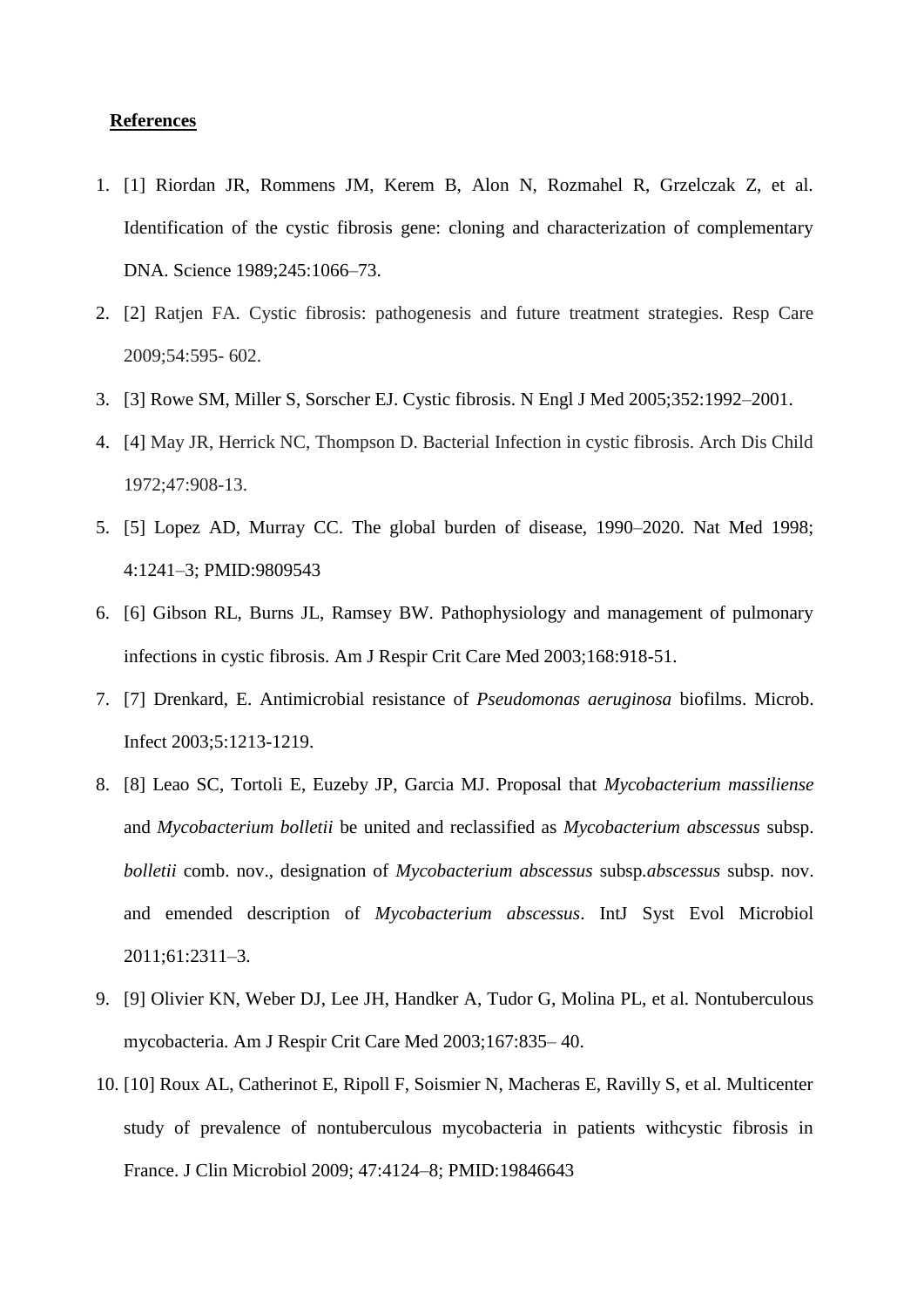- 11. [11] Aitken ML, Limaye A, Pottinger P, Whimbey E, Goss CH, Tonelli MR, et al. Respiratory outbreak of *Mycobacterium abscessus* subspecies *massiliense* in a lung transplant and cystic fibrosis center. Am J Respir Crit Care Med 2012;185:231–2.
- 12. [12] Bryant JM, Grogono DM, Greaves D, Foweraker J, Roddick I, Inns T, et al. Wholegenome sequencing to identify transmission of *Mycobacterium abscessus* between patients with cystic fibrosis: a retrospective cohort study. Lancet 2013;381:1551–60.
- 13. [13] Ripoll F, Pasek S, Schenowitz C, Dossat C, Barbe V, Rottman M, et al. Nonmycobacterial virulence genes in the genome of the emerging pathogen *Mycobacterium abscessus*. PLoS ONE 2009;4:e5660.
- 14. [14] Nash KA, Brown-Elliott BA, Wallace Jr RJ. A novel gene, *erm*(41), confers inducible macrolide resistance to clinical isolates of *Mycobacterium abscessus* but is absent from *Mycobacterium chelonae*. Antimicrob Agents Chemother 2009;53:1367–76.
- 15. [15] Sanguinetti M, Ardito F, Fiscarelli E, La Sorda M, D'Argenio P, Ricciotti G, et al. Fatal pulmonary infection due to multidrug-resistant *Mycobacterium abscessus* in a patient with cystic fibrosis. J Clin Microbiol 2001;39:816–9.
- 16. [16] Taylor JL, Palmer SM. *Mycobacterium abscessus* chest wall and pulmonary infection in a cystic fibrosis lung transplant recipient. J Heart Lung Transplant 2006;25:985–8.
- 17. [17] Catherinot E, Roux AL, Vibet MA, Bellis G, Ravilly S, Lemonnier L, et al. *Mycobacterium avium* and *Mycobacterium abscessus* complex target distinct cysticfibrosis patient subpopulations. J Cyst Fibros 2013;12:74–80.
- 18. [18] Saade F, Petrovsky N. Technologies for enhanced efficacy of DNA vaccines. Expert Rev Vaccines 2012;11(2):189–209
- 19. [19] Le Moigne V, Rottman M, Goulard C, Barteau B, Poncin I, Soismier N, Canaan S, Pitard B, Gaillard JL, Herrmann JL. Bacterial phospholipases C as vaccine candidate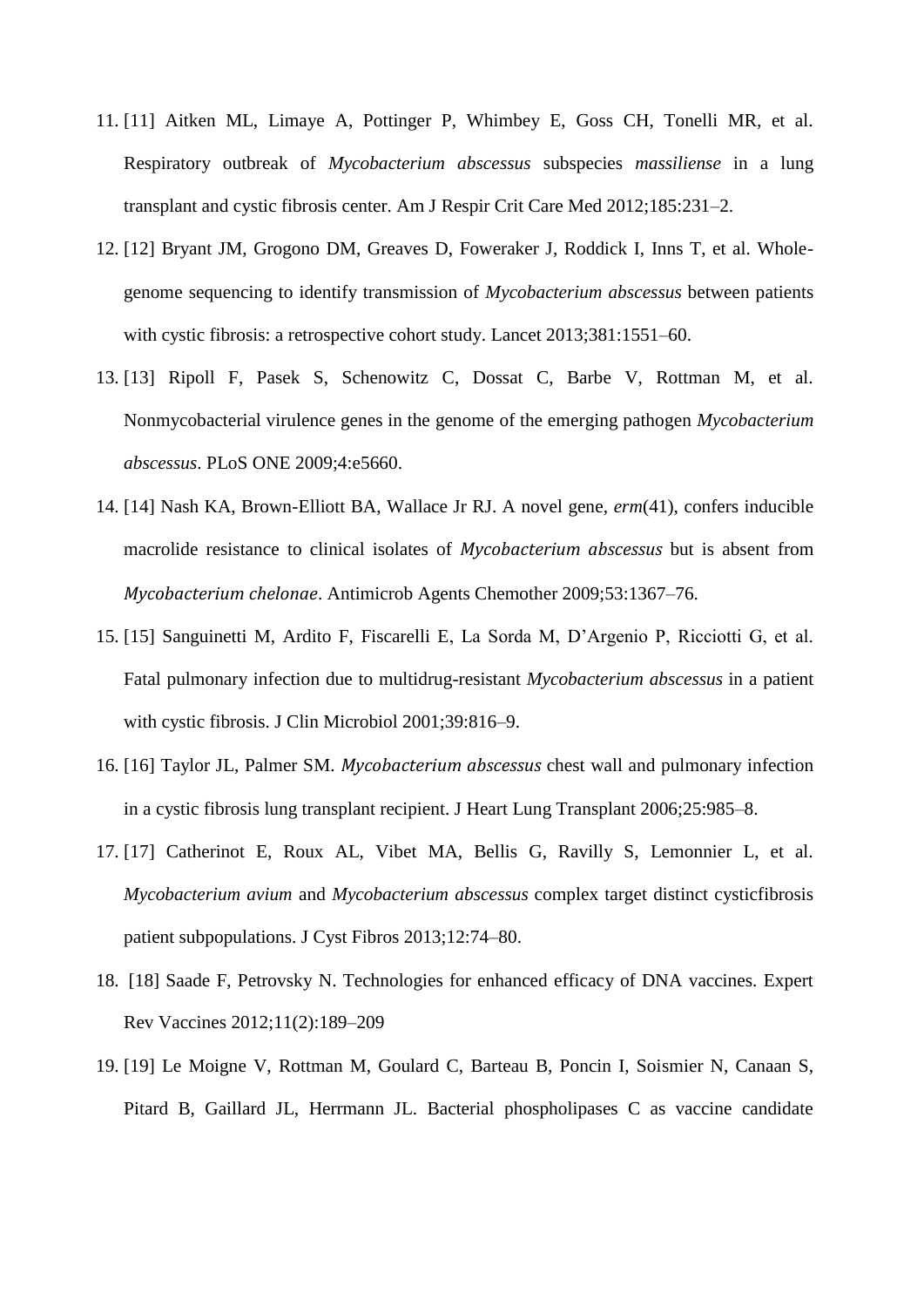antigens against cystic fibrosis respiratory pathogens: the *Mycobacterium abscessus* model. Vaccine 2015;33:2118-24.

- 20. [20] Razvi S, Quittell L, Sewall A, et al. Respiratory microbiology of patients with cystic fibrosis in the United States, 1995 to 2005. Chest 2009;136:1554- 60.
- 21. [21] Malfroot A, Adam G, Ciofu O, Döring G, Knoop C, Lang AB, et al. Immunisation in the current management of cystic fibrosis patients. J Cyst Fibros 2005; 4:77-87.
- 22. [22] Lahiri T, Waltz DA. Preimmunization anti- pneumococcal antibody levels are protective in a majority of patients with cystic Fibrosis. Pediatrics 2001;108:E62
- 23. [23] Pimentel de Araujo F, D'Ambrosio F, Camilli R, Fiscarelli E, Di Bonaventura G, Baldassarri L, Visca P, Pantosti A, Gherardi G. Characterization of *Streptococcus pneumoniae* clones from paediatric patients with cystic fibrosis. J Med Microbiol. 2014;63(Pt 12):1704-15.
- 24. [24] Burgess L, Southern KW. Pneumococcal vaccines for cystic fibrosis. Cochrane Database Syst Rev. 2014;8:CD008865.
- 25. [25] Browning MJ, Lim MT, Kenia P, Whittle M, Doffinger R, Barcenas-Morales G et al. Pneumococcal polysaccharide vaccine responses are impaired in a subgroup of children with cystic fibrosis. J Cyst Fibros. 2014;13(6):632-8.
- 26. [26] Dharmaraj P, Smyth RL. Vaccines for preventing influenza in people with cystic fibrosis. Cochrane Database Syst Rev. 2009;(4):CD001753.
- 27. [27] Patria MF, Tagliabue C, Longhi B, Esposito S. Influenza vaccination in children at high risk of respiratory disease. Ther Adv Vaccines. 2013;1(1):21-31.
- 28. [28] Launay O, Boelle PY, Krivine A, Grenet D, Boussaud V, Rémus N et al. Factors associated with humoral immune response to pandemic A/H1N1(v) 2009 influenza vaccine in cystic fibrosis. Vaccine. 2014;32(35):4515-21.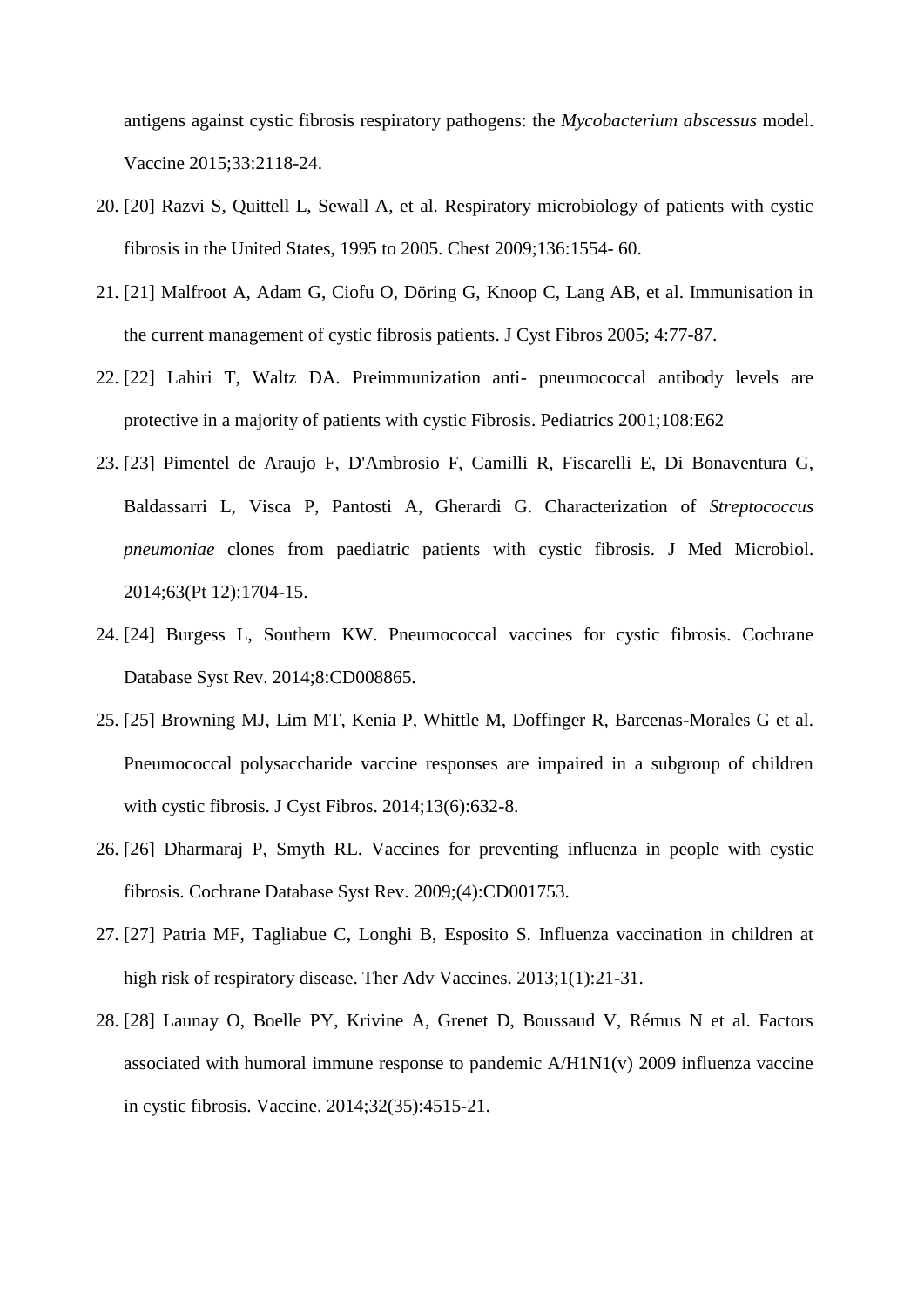- 29. [29] Sagel SD, Gibson RL, Emerson J, McNamara S, Burns JL, Wagener JS, et al. Impact of pseudomonas and staphylococcal infection on inflammation and clinical status in young children with cystic fibrosis. J Pediatr 2009;154:183-8.
- 30. [30] Pillarisetti N, Williamson E, Linnane B, Skoric B, Robertson CF, Robinson P, et al. Infection, inflammation, and lung function decline in infants with cystic fibrosis. Am J Respir Crit Care Med 2011; 184:75-81.
- 31. [31] Grimwood K, Kyd JM, Owen SJ, Massa HM, Cripps AW. Vaccination against respiratory *Pseudomonas aeruginosa* infection. Hum Vaccin Immunother 2015;11:14-20.
- 32. [32] Savoia D. New perspectives in the management of *Pseudomonas aeruginosa* infections. Future Microbiol 2014;9:917-28.
- 33. [33] Johansen HK, Gøtzsche PC. Vaccines for preventing infection with *Pseudomonas aeruginosa* in cystic fibrosis. Cochrane Database Syst Rev 2013;6:CD001399.
- 34. [34] Sharma A, Krause A, Worgall S. Recent developments for Pseudomonas vaccines. Hum Vaccin 2011;7:999-1011.
- 35. [35] Pier G. Application of vaccine technology to prevention of *Pseudomonas aeruginosa* infections. Expert Rev Vaccines 2005;4:645-56.
- 36. [36] Döring G, Pfeiffer C, Weber U, Mohr-Pennert A, Dorner F. Parenteral application of a *Pseudomonas aeruginosa* flagella vaccine elicits specific anti-flagella antibodies in the airways of healthy individuals. Am. J. Respir. Crit. Care Med 1995;151,983–985.
- 37. [37] Döring G, Meisner C, Stern M; Flagella Vaccine Trial Study Group. Flagella vaccine trial study, a double-blind randomized placebo-controlled phase III study of a *Pseudomonas aeruginosa* flagella vaccine in cystic fibrosis patients. Proc Natl Acad Sci USA 2007;104:11020–11025.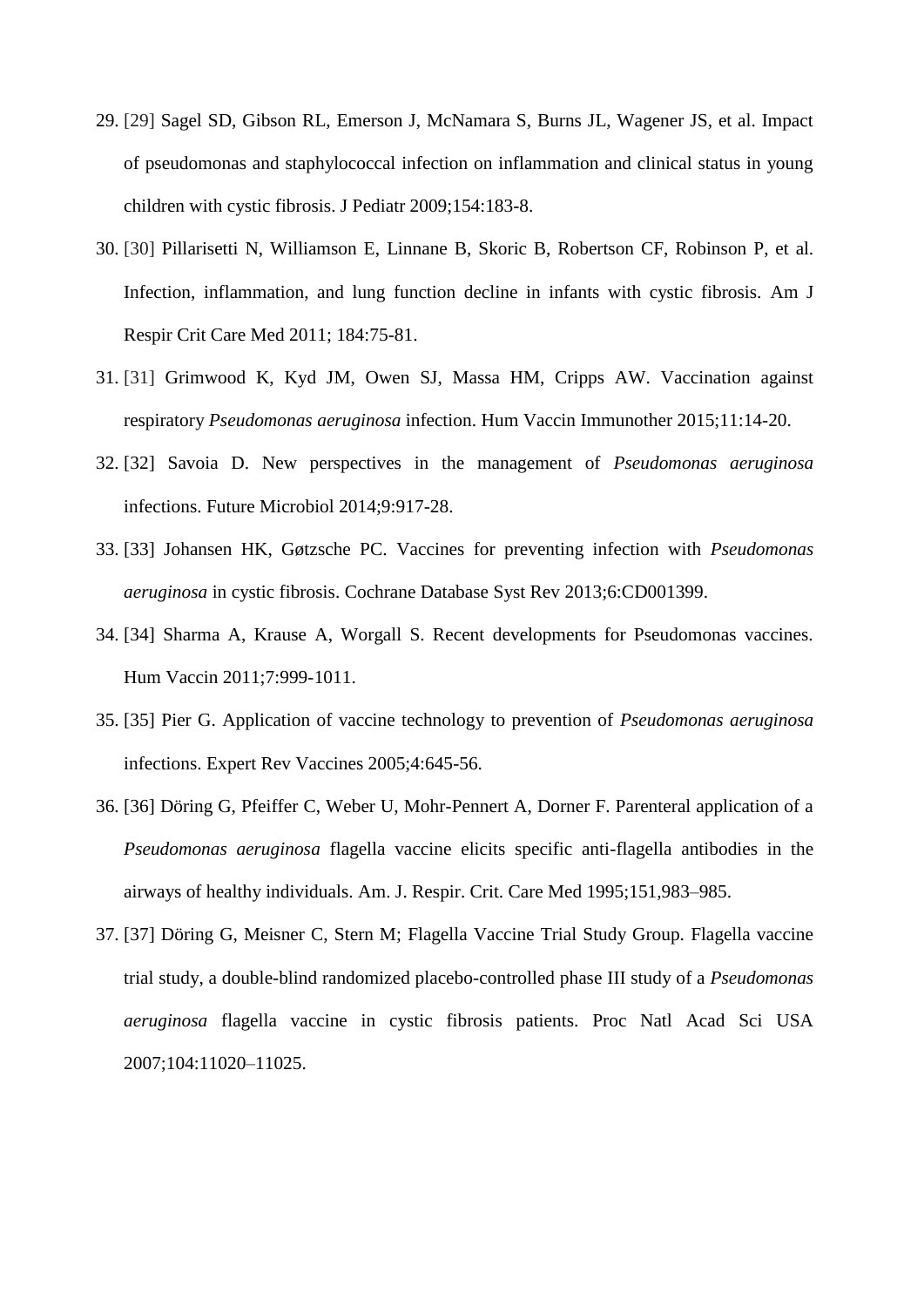- 38. [38] Bumann D, Behre C, Behre K, Herz S, Gewecke B, Gessner JE, et al. Systemic, nasal and oral live vaccines against *Pseudomonas aeruginosa*: a clinical trial of immunogenicity in lower airways of human volunteers. Vaccine 2010;28:707-13.
- 39. [39] Weimer ET, Lu H, Kock ND, Wozniak DJ, Mizel SB. A fusion protein vaccine containing OprF epitope 8, OprI, and type A and B flagellins promotes enhanced clearance of nonmucoid *Pseudomonas aeruginosa*. Infect. Immun 2009;77:2356–66.
- 40. [40] Sorichter S, Baumann U, Baumgart A, Walterspacher S, von Specht BU. Immune responses in the airways by nasal vaccination with systemic boosting against *Pseudomonas aeruginosa* in chronic lung disease. Vaccine 2009;27:2755-9.
- 41. [41] Farjah A, Owlia P, Siadat SD, Mousavi SF, Ardestani MS, Mohammadpour HK. Immunological evaluation of an alginate-based conjugate as a vaccine candidate against *Pseudomonas aeruginosa*. APMIS 2015;123:175-83.
- 42. [42] Zuercher AW, Horn MP, Que JU, Ruedeberg A, Schoeni MH, Schaad UB, et al. Antibody responses induced by long-term vaccination with an octovalent conjugate *Pseudomonas aeruginosa* vaccine in children with cystic fibrosis. FEMS Immunol Med Microbiol 2006;47:302-8.
- 43. [43] Zuercher AW, Imboden MA, Jampen S, Bosse D, Ulrich M, Chtioui H, et al. Cellular immunity in healthy volunteers treated with an octavalent conjugate *Pseudomonas aeruginosa* vaccine. Clin Exp Immunol 2006;143:132-8.
- 44. [44] Campodónico VL, Llosa NJ, Bentancor LV, Maira-Litran T, Pier GB. Efficacy of a conjugate vaccine containing polymannuronic acid and flagellin against experimental *Pseudomonas aeruginosa* lung infection in mice. Infect Immun 2011;79:3455-64.
- 45. [45] Rodrigues NF, van Tilburg Bernardes E, Rocha RP, da Costa LC, Coutinho AC, et al. Bovine serum albumin nanoparticle vaccine reduces lung pathology induced by live *Pseudomonas aeruginosa* infection in mice. Vaccine 2013; 31:5062-6.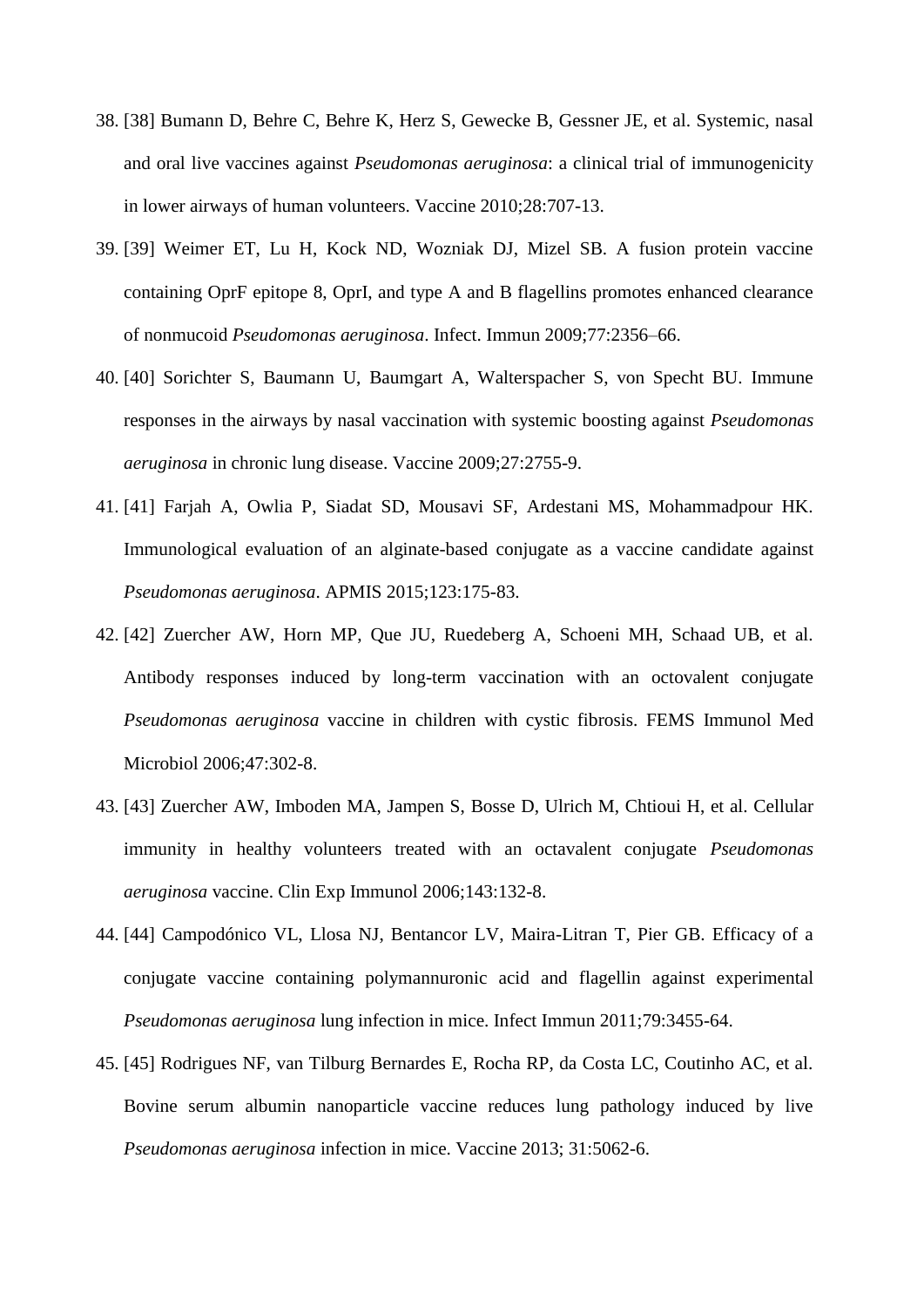- 46. [46] Casey WT, McClean S. Exploiting molecular virulence determinants in *Burkholderia* to develop vaccine antigens. Curr Med Chem 2015;22:1719-33.
- 47. [47] Shinoy M, Dennehy R, Coleman L, Carberry S, Schaffer K, Callaghan M, et al. Immunoproteomic analysis of proteins expressed by two related pathogens, *Burkholderia multivorans* and *Burkholderia cenocepacia*, during human infection. PLoS One 2013;8:e80796.
- 48. [48] Choh LC, Ong GH, Vellasamy KM, Kalaiselvam K, Kang WT, Al-Maleki AR, et al. *Burkholderia* vaccines: are we moving forward? Front Cell Infect Microbiol 2013;5;3:5.
- 49. Musson JA, Reynolds CJ, Rinchai D, Nithichanon A, Khaenam P, Favry E, et al. CD4+ T cell epitopes of FliC conserved between strains of *Burkholderia*: implications for vaccines against melioidosis and cepacia complex in cystic fibrosis. J Immunol 2014;193:6041-9.
- 50. [50] Makidon PE, Knowlton J, Groom JV 2nd, Blanco LP, LiPuma JJ, Bielinska AU, et al. Induction of immune response to the 17 kDa OMPA *Burkholderia cenocepacia* polypeptide and protection against pulmonary infection in mice after nasal vaccination with an OMP nanoemulsion-based vaccine. Med Microbiol Immunol 2010;199:81-92.
- 51. [51] Bertot GM, Restelli MA, Galanternik L, Aranibar Urey RC, Valvano MA, Grinstein S. Nasal immunization with *Burkholderia multivorans* outer membrane proteins and the mucosal adjuvant adamantylamide dipeptide confers efficient protection against experimental lung infections with *B. multivorans* and *B. cenocepacia*. Infect Immun 2007;75:2740-52.
- 52. [52] Marks MI. Clinical significance of *Staphylococcus aureus* in cystic fibrosis. Infection 1990;18:53-6.
- 53. [53] LiPuma JJ. The changing microbial epidemiology in cystic fibrosis. Clin Microbiol Rev 2010;23:299- 323.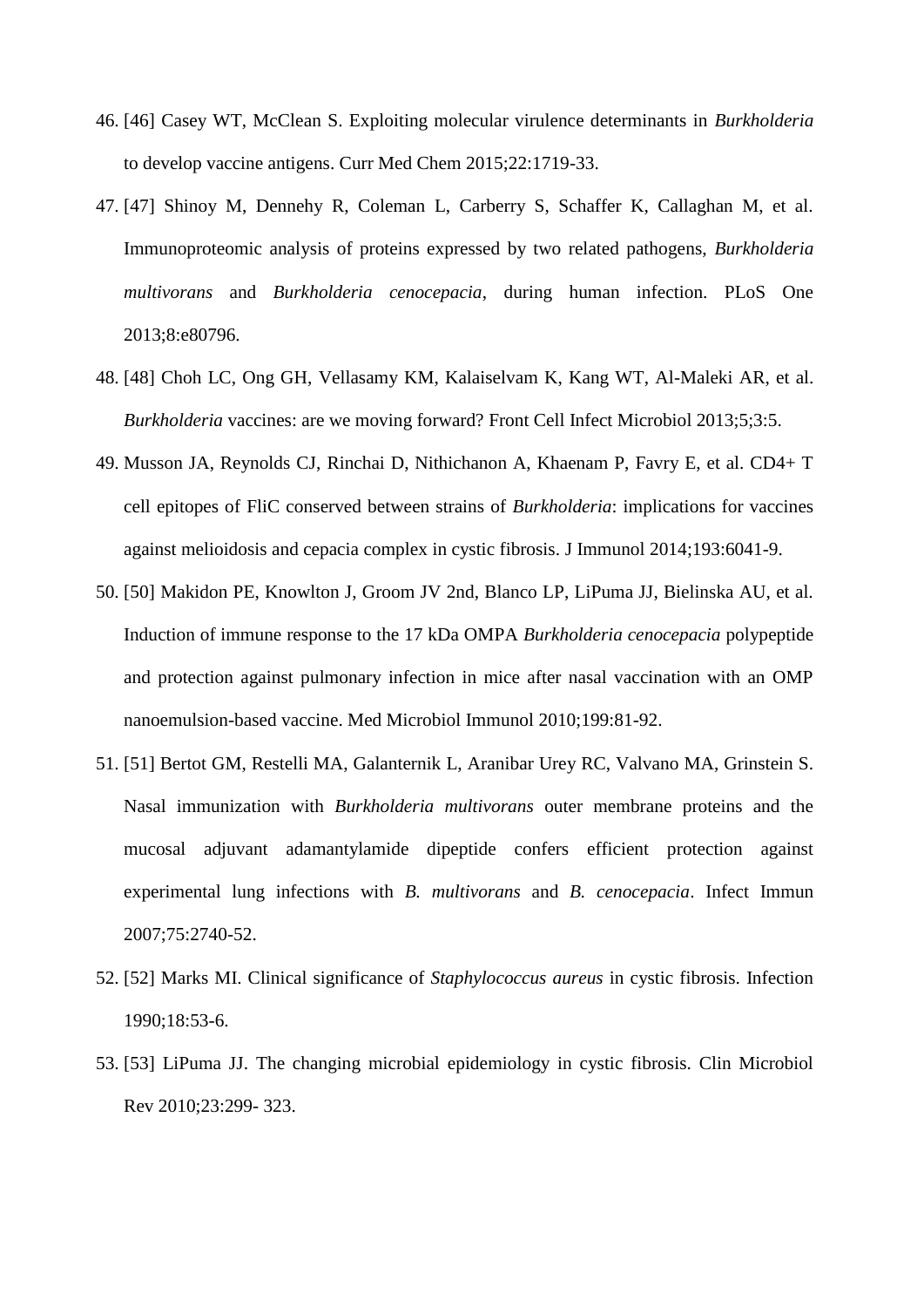- 54. [54] Spellberg B, Daum R. A new view on development of a *Staphylococcus aureus* vaccine: insights from mice and men. Hum Vaccin. 2010 Oct;6(10):857-9.
- 55. [55] Release P. Nabi Biopharmaceuticals Announces Results of StaphVAX(R) Confirmatory Phase III Clinical Trial. Finance.Yahoo.Com, 2005; (Accessed 2005, at http://biz.yahoo.com/prnews/051101/ nytu109.html?v=27).
- 56. [56] Inhibitex Reports Top-Line Results in Phase III Study of Veronate(R). PR Newswire, April 3, 2006 (Accessed at http://www.prnewswire.com/cgi-bin/ stories.pl?ACCT=104&STORY=/www/story/04- 03-2006/0004331599&EDATE=).
- 57. [57] Peterson NT, Hoiby N, Mordhorst CH, Lind K, Flensborg EW, Bruun B. Respiratory infections in cystic fibrosis patients caused by virus, chlamydia and mycoplasma—possible synergism with *Pseudomonas aeruginosa*. Acta Paediatr Scand 1981;70:623– 28.
- 58. [58] Piedra PA, Cron SG, Jewell A, et al. Immunogenicity of a new purified fusion protein vaccine to respiratory syncytial virus: a multi- center trial in children with cystic fibrosis. Vaccine 2003;21:2448- 60.
- 59. [59] Morand PC, Burgel PR, Carlotti A, Desmazes-Dufeu N, Farhi D, Martin C, et al. Mediastinal tuberculosis in an adult patient with cystic fibrosis. J Clin Microbiol 2011;49:750-1.
- 60. [60] Asherova IK, Feigelson J, Vasilyeva LA, Gabitov VJ. Cystic fibrosis complicated by multiresistant tuberculosis. Acta Paediatr 2006;95:1513-4.
- 61. [61] Hoft DF, Brusic V, Sakala IG. Optimizing vaccine development. Cell Microbiol 2011;13:934-942.
- 62. [62] Bakala N'Goma JC, Le Moigne V, Soismier N, Laencina L, Le Chevalier F, Roux AL et al. *Mycobacterium abscessus* Phospholipase C expression is induced during coculture within amoebae and enhances *M. abscessus* virulence in mice. Infect Immun 2015;83:780– 91.